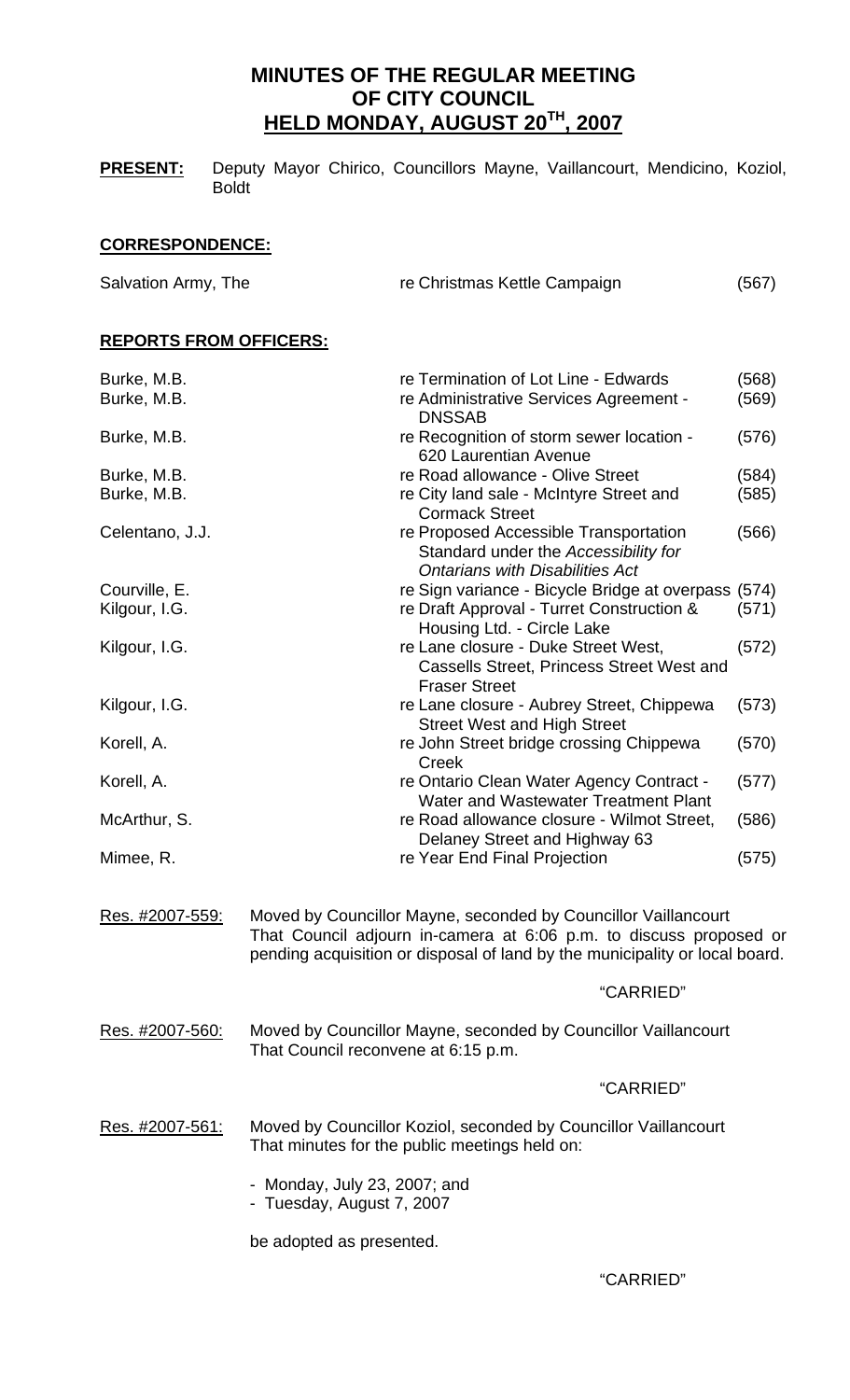Res. #2007-562: Moved by Councillor Koziol, seconded by Councillor Vaillancourt That minutes for the closed meetings held on:

- Tuesday, August 7, 2007

be adopted as presented.

# "CARRIED"

Res. #2007-563: Moved by Councillor Mayne, seconded by Councillor Vaillancourt That General Government Committee Report No. 2007-08 relating to:

- 2006 Audited Financial Statements

be adopted as presented.

# "CARRIED"

# **GENERAL GOVERNMENT COMMITTEE REPORT NO. 2007-08**

August 20, 2007

TO THE COUNCIL OF THE CORPORATION OF THE CITY OF NORTH BAY

Your Worship and Councillors:

The General Government Committee presents Report No. 2007-08 and recommends:

1. That the 2006 Audited Financial Statements be accepted as presented.

All of which is respectfully submitted.

# ASSENT<u>S</u> DISSENTS **CHIRICO**  MAYNE VAILLANCOURT

- Res. #2007-564: Moved by Councillor Koziol, seconded by Councillor Mendicino That Engineering & Works Committee Report No. 2007-04 relating to:
	- Merrick Gas Collection and Flaring Project

be adopted as presented.

"CARRIED"

# **ENGINEERING & WORKS COMMITTEE REPORT NO. 2007-04**

August 20, 2007

TO THE COUNCIL OF THE CORPORATION OF THE CITY OF NORTH BAY

Your Worship and Councillors:

The Engineering & Works Committee presents Report No. 2007-04 and recommends: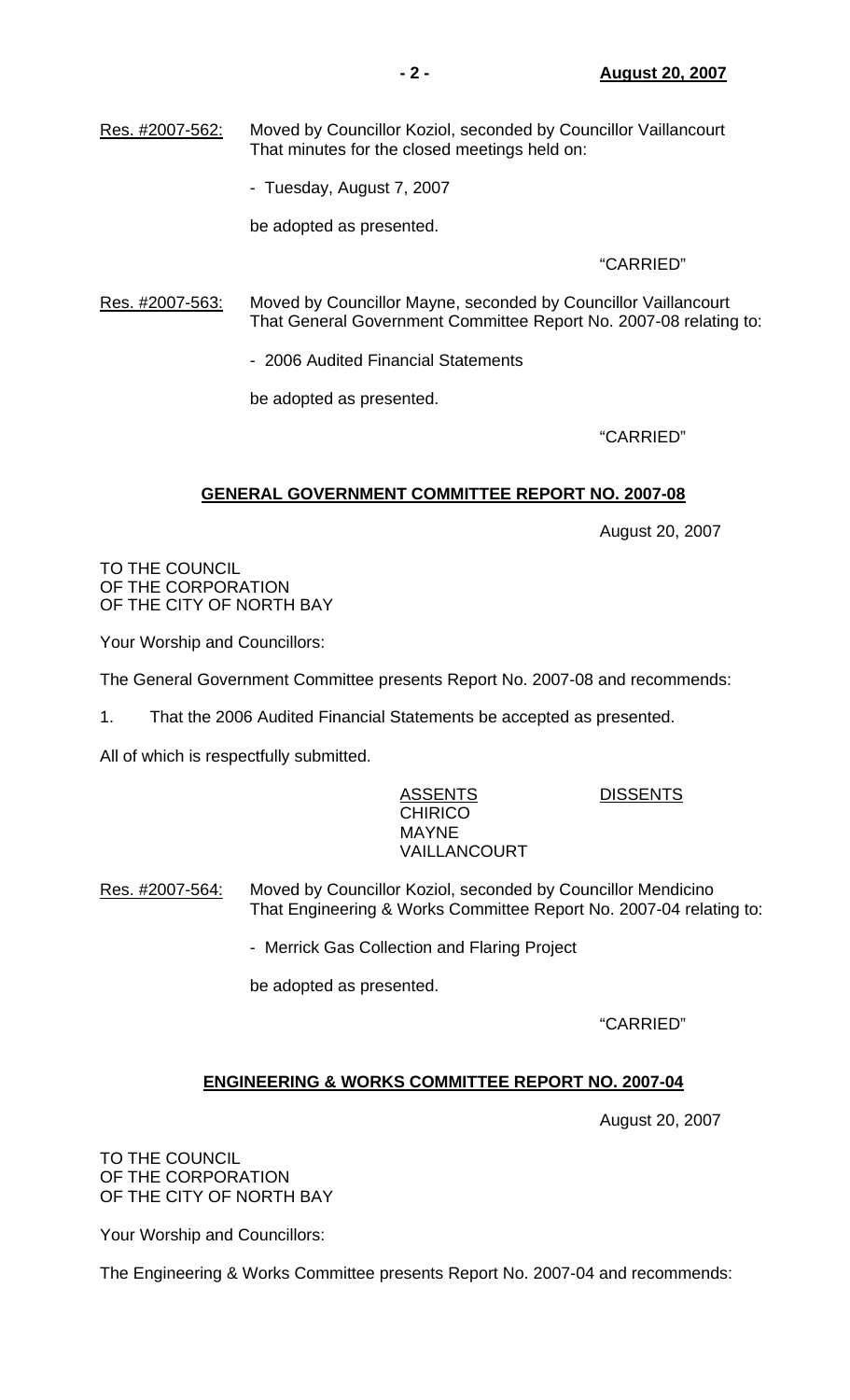- 1. That a) Council authorize the transfer of \$375,000.00 from the Merrick Landfill Reserve Fund to cover the existing Methane Collection and Flaring Capital Project deficit;
	- b) approval be granted to fund \$123,000.00 future "Kyoto Credit" reserves, as identified in Report EES 2006-002, to be received in 2008, from the Merrick Landfill Reserve in 2007;
	- c) the City pursue emission reduction credits for post 2007 flaring and landfill gas once a Canadian Emission Trading System is set up and that reserves from future emission trading be credited to the Merrick Landfill Reserve; and
	- d) Council be briefed of final resolution of operational issues with the Merrick Landfill Flare/Gas Collection System and on the development of an Emissions Trading System in Canada.

All of which is respectfully submitted.

KOZIOL

MENDICINO

ASSENTS DISSENTS

Res. #2007-565: Moved by Councillor Koziol, seconded by Councillor Mendicino That Engineering & Works Committee Report No. 2007-05 relating to:

- Merrick Landfill Methane Utilization

be adopted as presented.

"CARRIED"

# **ENGINEERING & WORKS COMMITTEE REPORT NO. 2007-05**

August 20, 2007

TO THE COUNCIL OF THE CORPORATION OF THE CITY OF NORTH BAY

Your Worship and Councillors:

The Engineering & Works Committee presents Report No. 2007-05 and recommends:

- 1. That a) the "Landfill Gas Utilization Feasibility Study Merrick Landfill Site, North Bay Ontario" prepared by Conestoga Rovers Associates dated June 2007 be adopted;
	- b) Conestoga Rovers Associates be authorized to proceed with the development of a Design/Build/Operated RFQ for the recommended option within the approved budget limit of the existing contract (the value of this work is \$90,000.00 which is within the approved budget and an additional \$10,000.00 is required for tendering assistance, tender evaluation and to allow for a small additional contingency);
	- c) approval be granted to Conestoga Rovers Associates to complete a Connectivity Impact Assessment Study and to negotiate connectivity approval on behalf of the City/GENCO in support of the recommended utilization option at an upset cost of \$30,000.00;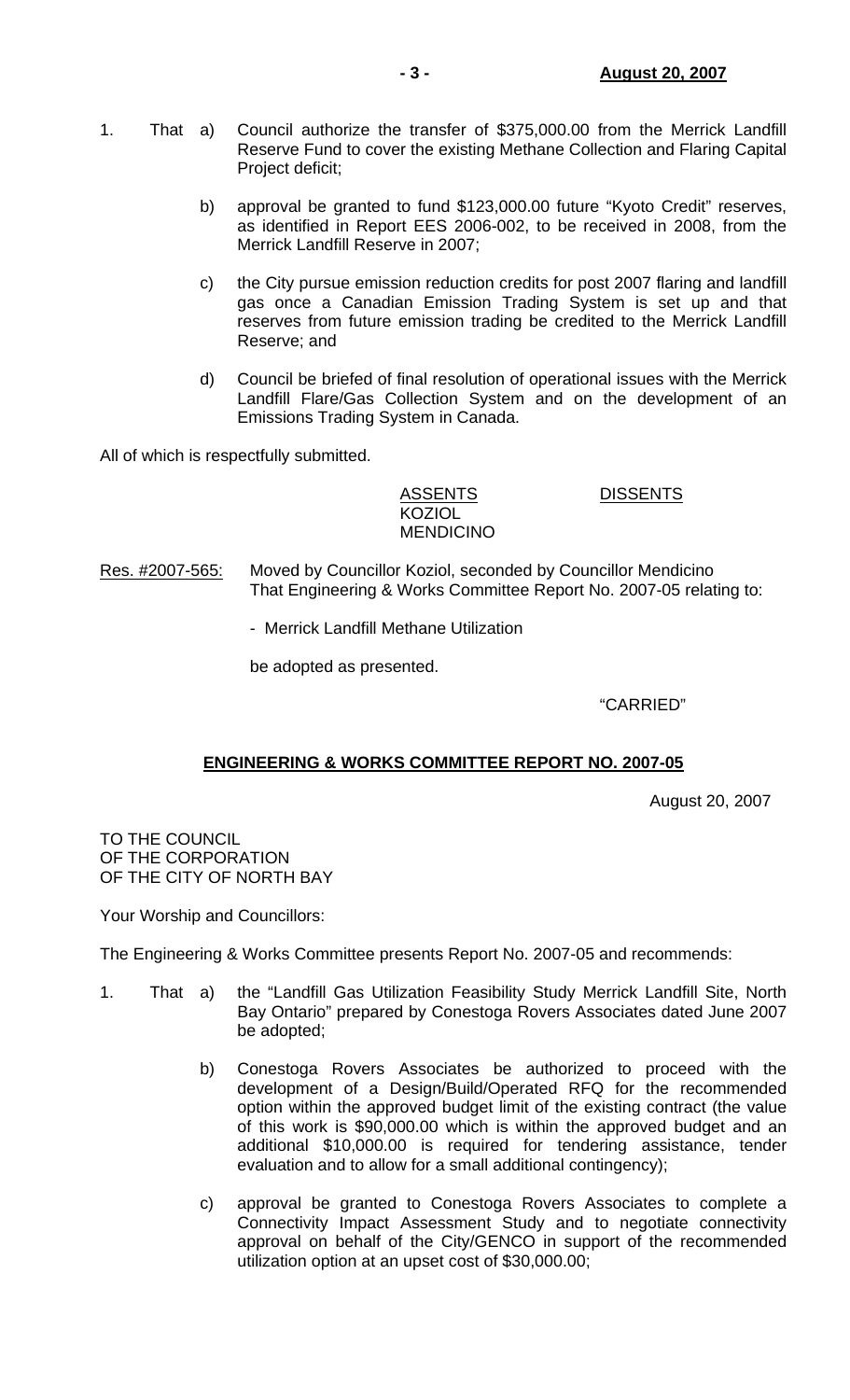- d) approval be granted to Conestoga Rovers Associates to make application on behalf of the City/GENCO to the Ontario Energy Board for a Renewable Energy Standard Offer Agreement, to prepare a Certificate of Approval Air Application and a Certificate of Approval Waste Management Amendment Application at an upset cost of \$25,000.00;
- e) approval be granted to fund recommendations (b), (c) and (d) totaling \$65,000.00 from the Merrick Landfill Reserve;
- f) GENCO be reactivated and a temporary Board of Directors be established to collaborately oversee the development of a Design/Build/Operate RFQ with the City and to obtain and hold the required Generator License;
- g) the City Solicitor be authorized to develop an Operating Agreement between GENCO and the City that formally establishes an operating relationship between the two entities, that identifies who owns and controls the various project components of existing and proposed works, who manages the Operations Contract, and which develops revenue sharing formula(s) that would permit the City to supply gas to GENCO and for GENCO to supply electricity to the grid under the Renewable Energy Standard Offer Agreement so that the tax exposure of the project is minimized and possibly heat back to the City for future use for Council's consideration;
- h) Engineering, Environmental Services and Works continue to seek ways to utilize waste heat including the use of waste heat in the treatment of leachate;
- i) Engineering, Environmental Services and Works examine options for expansion of the Landfill Gas Collection System in a cost effective manner; and
- j) Engineering, Environmental Services and Works review and recommend to North Bay City Council, options for obtaining funding in support of this Capital Works Project.

All of which is respectfully submitted.

# ASSENTS DISSENTS **KOZIOL** MENDICINO

Res. #2007-566: Moved by Councillor Mayne, seconded by Councillor Vaillancourt That 1) staff be directed to prepare and file written comments

- relating to the Proposed Accessible Transportation Standard to the Minister of Community and Social Services in advance of the August 31, 2007 deadline; and
	- 2) this matter be referred to the General Government Committee for information and discussion.

# "CARRIED"

Res. #2007-567: Moved by Councillor Mayne, seconded by Councillor Vaillancourt That Council consent to The Salvation Army Christmas Kettles Campaign commencing on Saturday, November  $17<sup>th</sup>$ , 2007 and running bampaign commenting on batalacy, neverther a<br>daily to December 24<sup>th</sup>, 2007 (excluding Sundays).

# "CARRIED"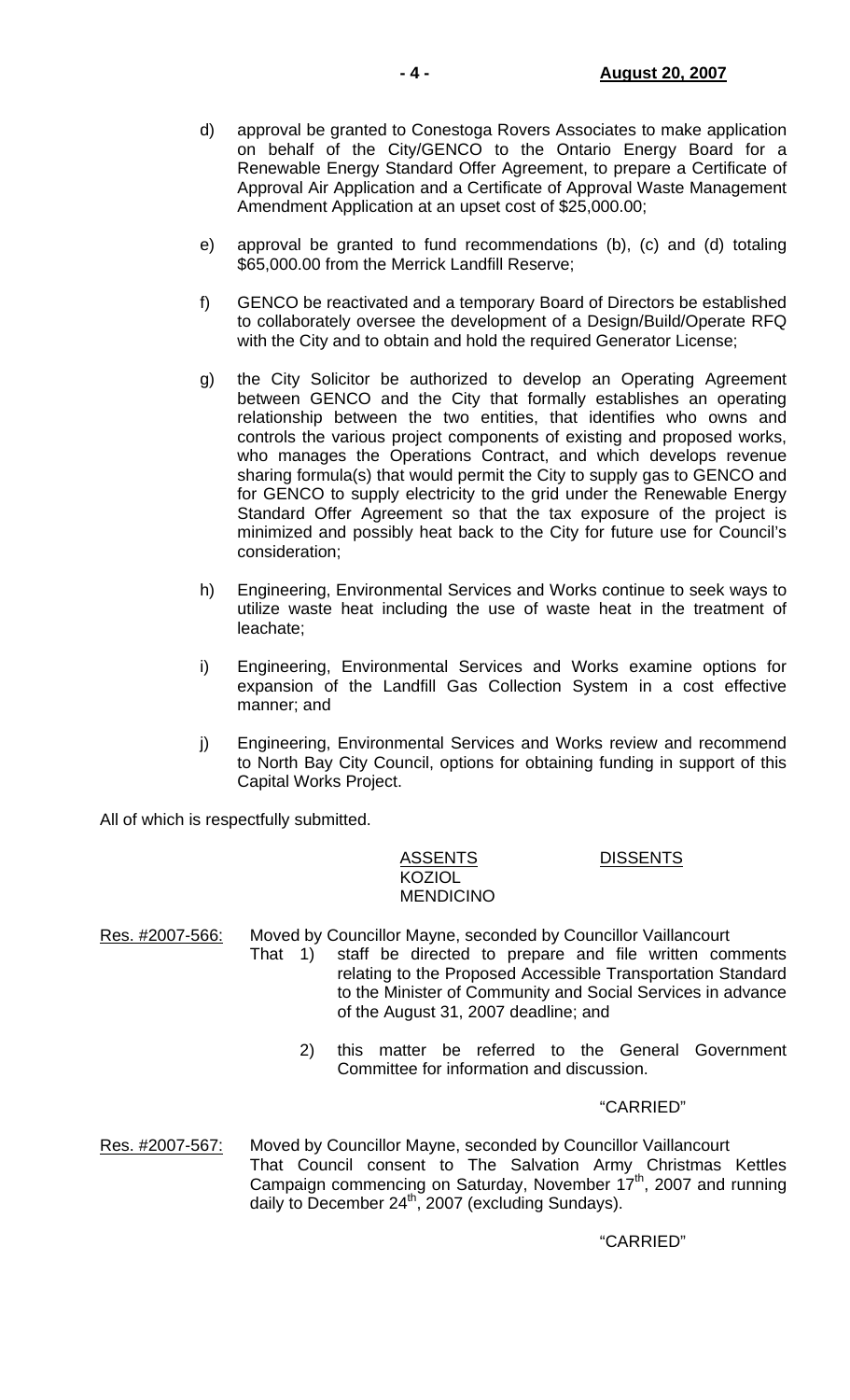Res. #2007-568: Moved by Councillor Mayne, seconded by Councillor Vaillancourt That Council authorize the Solicitor for Gordon and Pauline Edwards to make all necessary Applications to the Superior Court of Ontario to abolish the lot line between Lot 4 and Block 38, Plan 3M-626, at their own expense.

#### "CARRIED"

Res. #2007-569: Moved by Councillor Mayne, seconded by Councillor Vaillancourt That Council authorize the Corporate Services Business Unit to assist the DNSSAB with the orderly assumption of administrative services on a cost effective basis.

### "CARRIED"

- Res. #2007-570: Moved by Councillor Koziol, seconded by Councillor Mendicino
	- That 1) Northland Engineering, the Consulting Engineering Company currently designing the infrastructure project between First Avenue and Third Avenue on John Street, include a study and environmental assessment on the bridge at Chippewa Creek;
		- 2) the monies required for the study and environmental assessment be funded from the 2007 Capital Budget - Bridge Rehabilitation, Line 56, HTE Capital Project No. 2756RD; and
		- 3) once the preferred option for the rehabilitation or replacement of the bridge is approved through a Report to Council, that the City Engineer issue a Request or Proposal to design the works required.

#### "CARRIED"

- Res. #2007-571: Moved by Councillor Boldt, seconded by Councillor Mendicino
	- That 1) the Condominium Application by Turret Construction & Housing Ltd. on the property described as Plan M-362, Blocks C, F, H, I, L, Part Blocks B & G, Rem. Pct. 7854 W/F (Lake Heights Road, Melina Close, Sylvan Crescent & Madelena Drive) requesting an exemption from Section 51 of the *Planning Act* to grant Draft Approval of a Plan of Condominium to the existing townhouse development, as represented on the Site Plan prepared by Northland Engineering ltd. dated July 1975 (shown on Schedule "A" to Report to Council CSBU 2007-48), subject to the conditions contained in Appendix "A" to Report to Council CSBU 2007- 48, be approved; and
		- 2) the subject property be placed under Site Plan Control pursuant to Section 41 of the *Planning Act*, R.S.O. 2990, as amended to address landscaping, parking, lighting, access and lot servicing.

#### "CARRIED"

Res. #2007-572: Moved by Councillor Mayne, seconded by Councillor Vaillancourt

- That 1) the application by Melvin Deibel to close a laneway abutting Plan 57, Lot 293, Part Lot 294 and Lot 226, be approved;
	- 2) the closure of the laneway be subject to the granting of any required easements; and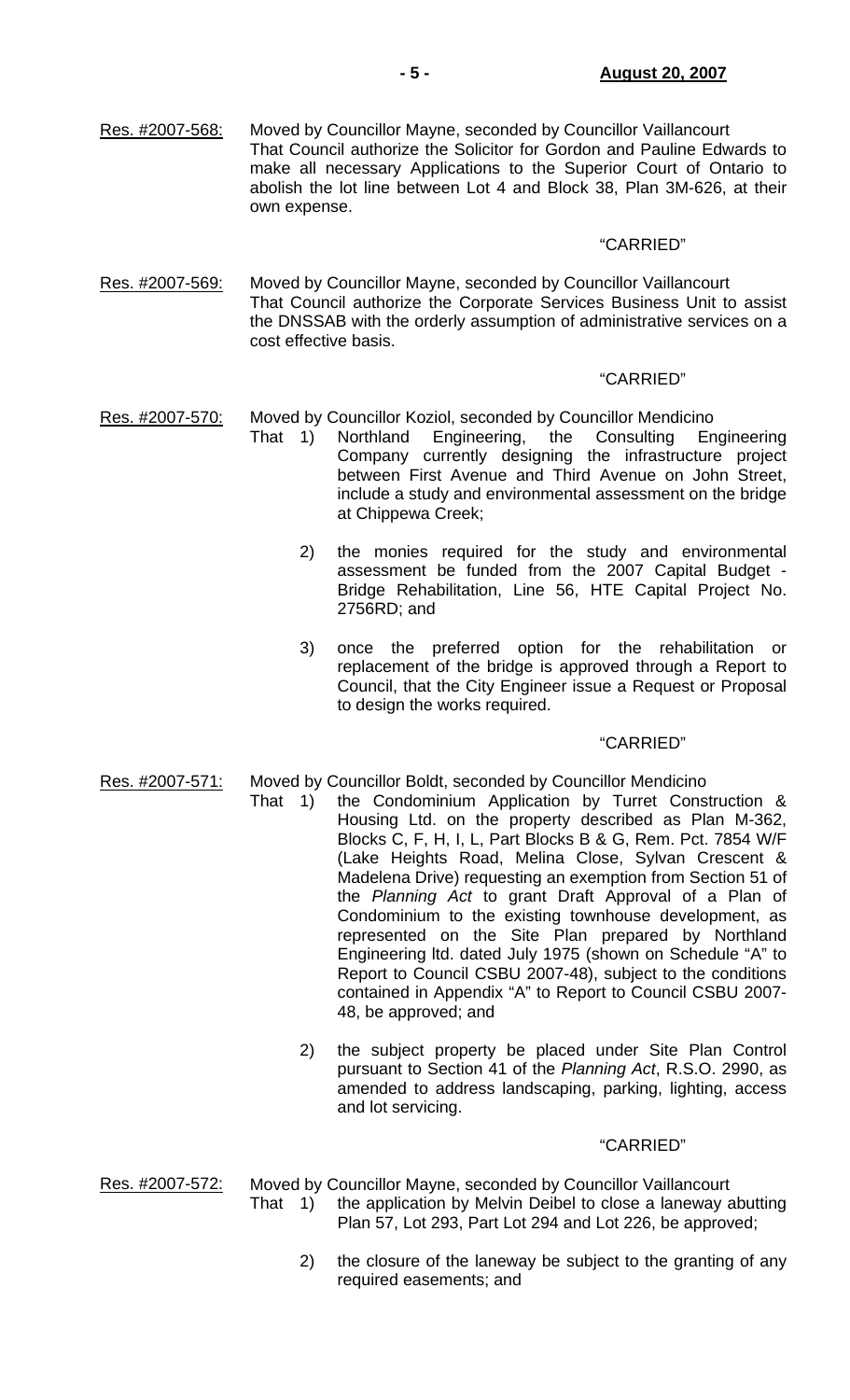3) the Chief Administrative Officer be authorized by Council to initiate normal closure procedures for the subject laneway.

### "CARRIED"

Res. #2007-573: Moved by Councillor Mayne, seconded by Councillor Vaillancourt

- That 1) the application by James & Sherry Rotar to close a laneway abutting Plan M-165, Lot 720 and Part Lot 721, Lots 716 to 718 and Lots 621 and 622, be approved;
	- 2) the closure of the laneway be subject to the granting of any required easements; and
	- 3) the Chief Administrative Officer be authorized by Council to initiate normal closure procedures for the subject laneway.

#### "CARRIED"

Res. #2007-574: Moved by Councillor Boldt, seconded by Councillor Mendicino That Council approve the request from Nipissing University and Canadore College students on behalf of the Canadian Cystic Fibrosis Foundation for a variance to Sign By-Law No. 2006-143, Section 2.0(b), to permit the temporary installation of a 95' x 15' banner across the bridge located at the overpass for the purpose of raising awareness for the *SHINERAMA* event to raise funds for the fight against Cystic Fibrosis, subject to the receipt of an insurance certificate satisfactory to the City Solicitor.

#### "CARRIED"

Res. #2007-575: Moved by Councillor Mayne, seconded by Councillor Vaillancourt That the City of North Bay's Year End Financial Projection for the period ending June 30<sup>th</sup>, 2007 be received and filed.

### "CARRIED"

Res. #2007-576: Moved by Councillor Mayne, seconded by Councillor Vaillancourt That Council authorize the acquisition of an Easement for an existing storm sewer at the rear of 620 Laurentian Avenue and express its appreciation to the owners for their cooperation in the re-alignment of the Storm Sewer Easement.

#### "CARRIED"

Res. #2007-577: Moved by Councillor Koziol, seconded by Councillor Mendicino

- That 1) the contract to operate the water and wastewater treatment facilities on behalf of the City of North Bay by the Ontario Clean Water Agency be extended from August 2008 to December 31, 2009; and
	- 2) an agreement be drafted for presentation to City Council detailing the financial terms of the extension by the end of 2007.

#### "CARRIED"

Res. #2007-578: Moved by Councillor Mayne, seconded by Councillor Vaillancourt That accounts totalling \$8,548,927.89 for July 2007 be approved.

### "CARRIED"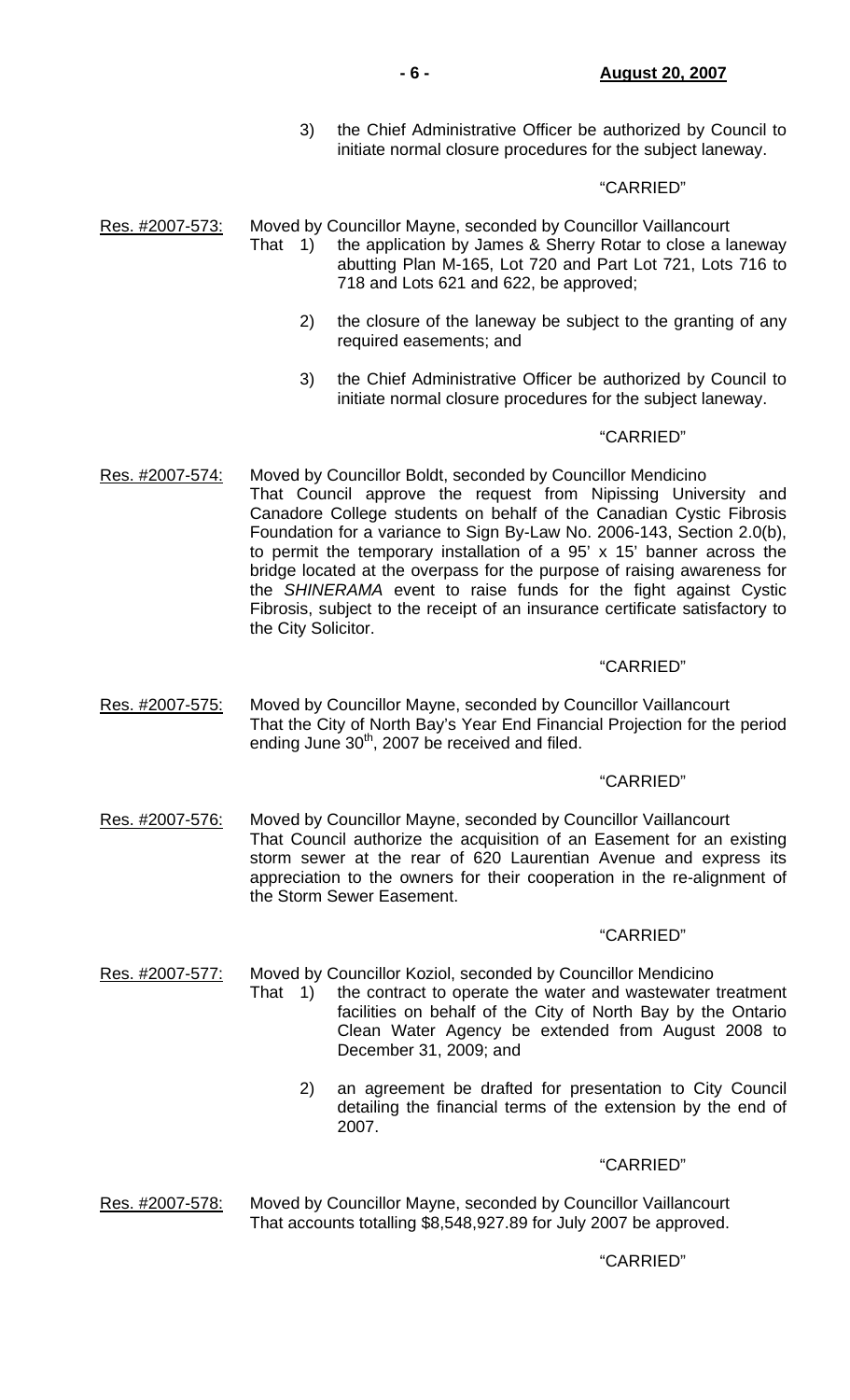Res. #2007-579: Moved by Councillor Mayne, seconded by Councillor Vaillancourt That accounts for Royal Bank totalling \$1,480.08 for July 2007 be approved.

### "CARRIED"

Deputy Mayor Chirico declared a conflict of interest on the above matter as he is employed by Royal Bank.

Res. #2007-580: Moved by Councillor Mayne, seconded by Councillor Vaillancourt That the following by-laws be read a first and second time:

> By-Law No. 2007-173 to stop up, close and convey a portion of the laneway located in a block bounded by Second Avenue, Ferguson Street, Third Avenue and Cassells Street.

> By-Law No. 2007-180 to authorize the sale of lands to the Trustees of the Evangelical Lutheran Church (Third Avenue).

> By-Law No. 2007-181 to authorize the Life-Cycle Assessment and Cost Benefit Analysis of the Lamorie Street Bridge.

> By-Law No. 2007-183 to authorize Capital Works for Cassellholme, Home for the Aged.

#### "CARRIED"

Res. #2007-581: Moved by Councillor Mayne, seconded by Councillor Vaillancourt That the following by-laws be read a third time and passed:

> By-Law No. 2007-173 to stop up, close and convey a portion of the laneway located in a block bounded by Second Avenue, Ferguson Street, Third Avenue and Cassells Street.

> By-Law No. 2007-180 to authorize the sale of lands to the Trustees of the Evangelical Lutheran Church (Third Avenue).

> By-Law No. 2007-181 to authorize the Life-Cycle Assessment and Cost Benefit Analysis of the Lamorie Street Bridge.

> By-Law No. 2007-183 to authorize Capital Works for Cassellholme, Home for the Aged.

#### "CARRIED"

Res. #2007-582: Moved by Councillor Boldt, seconded by Councillor Mendicino That the following by-law be read a first and second time:

> By-Law No. 2007-182 to authorize the execution of an Agreement with Her Majesty the Queen in Right of Ontario as represented by the Minister of Transportation (Joint Procurement of Transit Buses).

#### "CARRIED"

Res. #2007-583: Moved by Councillor Boldt, seconded by Councillor Mendicino That the following by-law be read a third time and passed: